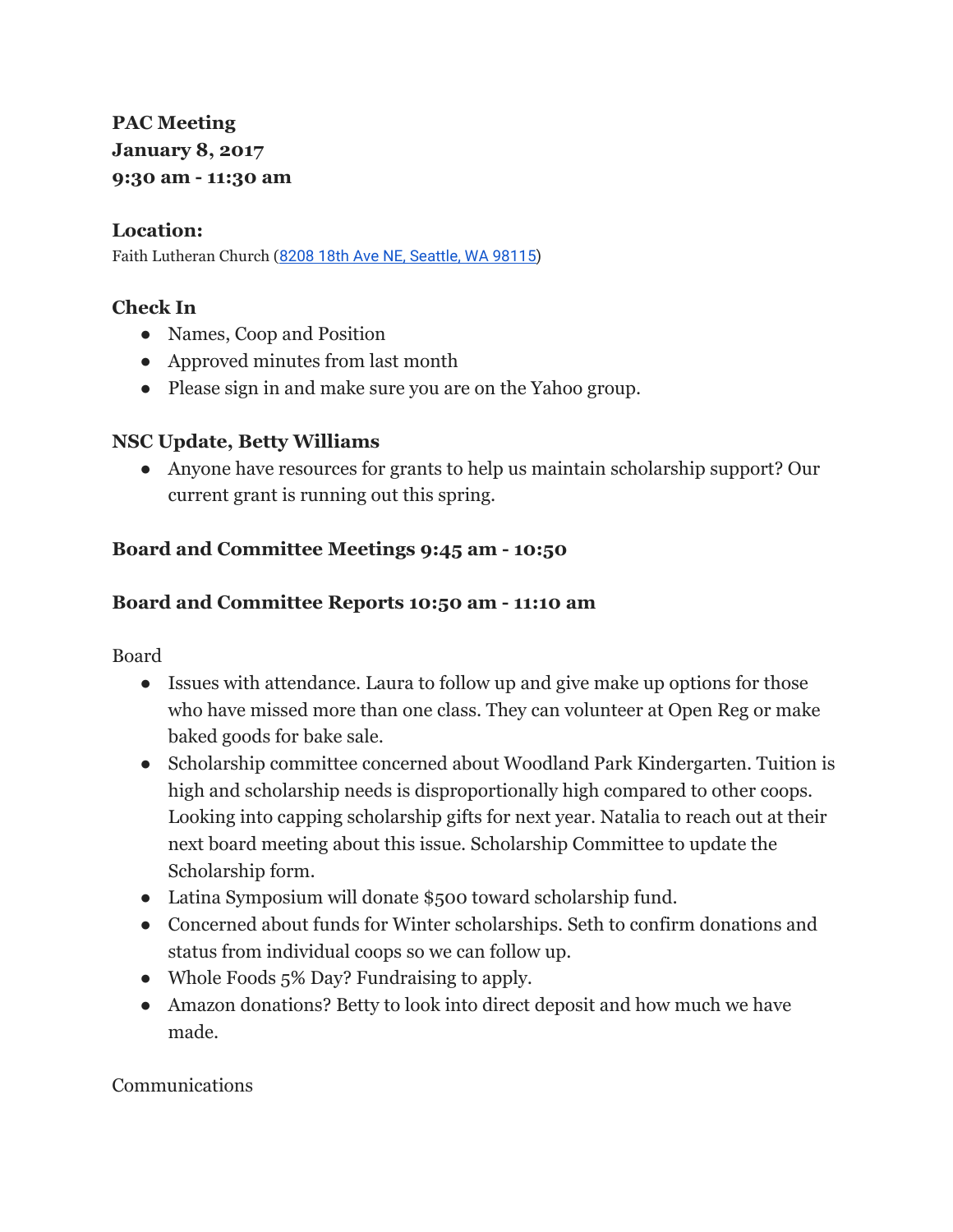- Preschool fair on January 20th!
- Working on brochures made and printed for the Fair.

**Diversity** 

- Going over details for last years survey.
- Yard sign with multiple languages.

Education

- Feb 12th, 2018, 7pm 9pm, Kids and Race lecture with Jason Freelot. Flyer coming soon!
- April 2nd, 2018, 7pm 8:30 pm, Emergency Preparedness with a training by City of Seattle
- TENTATIVE Nov 5th, 2018, Positive Discipline or Kindergarten Readiness

Fundraising

- Raffle tickets passed out in bundles of 25. All PAC Reps are responsible for 20 tickets at \$5 each.
- When selling, give receipt ticket to purchaser. Have them write the name, number and coop on the return ticket and bring it back by March 3rd to the Fundraiser team.
- Checks made out to PAC please!
- Make a baked good and bring to the Feb 12th meeting for them to sell at the Lecture that night.
- Adding meet up at Growler Guys after the lecture?

### Registration

- Priority Feb 7th
- Transfer Feb 14th
- Open Reg March 3rd

Scholarship

- Checks are going out today. Big thanks to end of year donations!
- Things are tight but okay.
- Deadline for Spring is March 2nd.

## **PAC Links:**